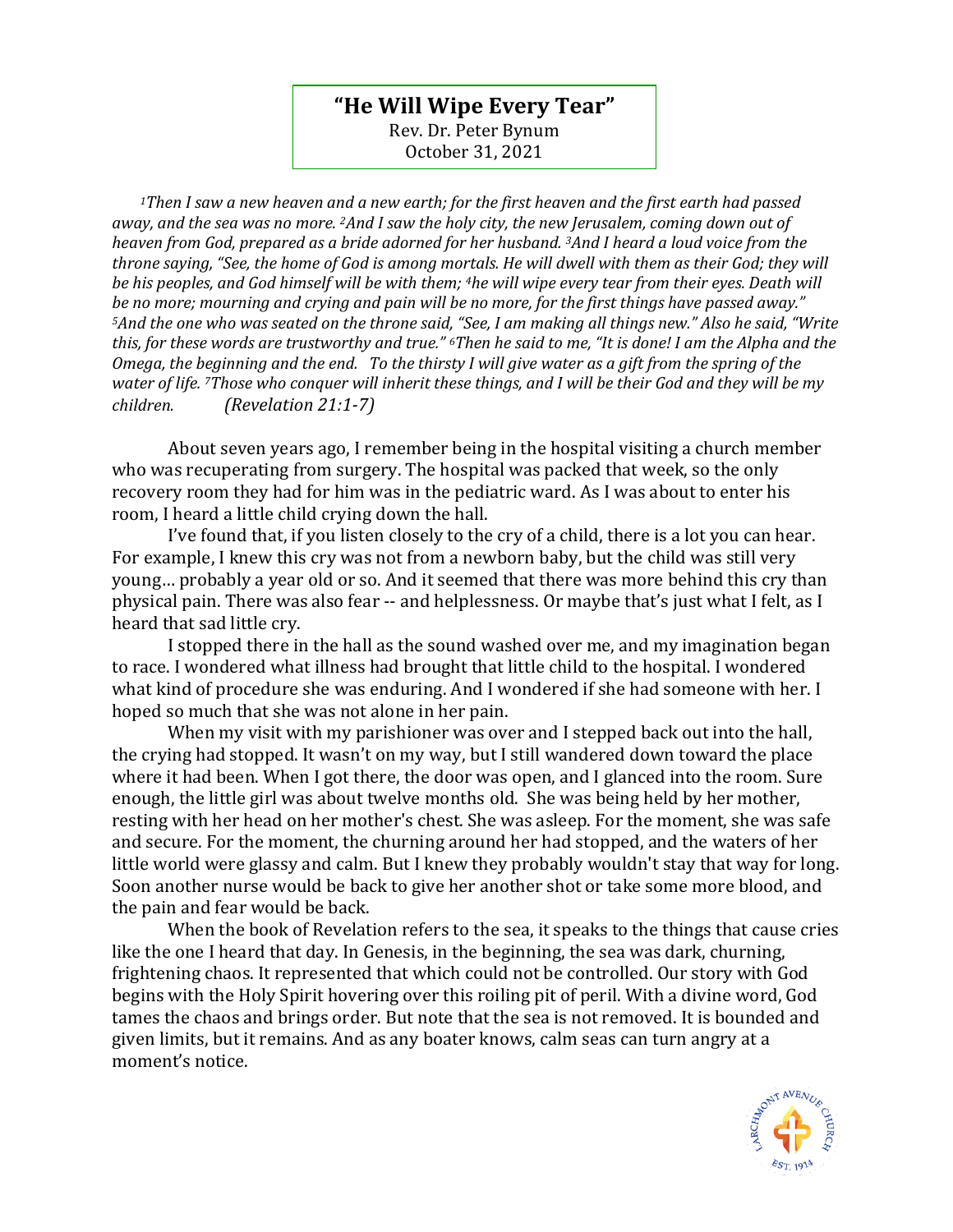The presence of the sea remains throughout the entire biblical story. God is alive in the world as a healing, loving, gracious presence, but the pain of human existence is never fully removed. God liberates Israel from bondage, but Israel's troubles are far from over. God blesses the kingdom of David, but not all kings are good and faithful, not all eras are peaceful and happy. In time, Jesus is given as a gift to the world, but even he cannot cure every illness, cleanse every leper, or feed every hungry person. Even he has to face the storms of Galilee and the ultimate storm of death on a cross. And although he defeats death on Easter Sunday, no one can say, or would dare to claim, that pain, suffering, and sorrow have been removed from the world.

But here, in Revelation, near the very end of the biblical story, we are told that there will be an end to all of that. John of Patmos is given a revelation, an ultimate vision of "*a new heaven and a new earth."* In his early visions, when he was shown the throne of God, that sea that God had calmed and ordered in creation was still there. It was glassy and smooth, but the threat of chaos was present, even then, even there. But now, as John gazes upon the new Jerusalem that is coming, he looks and he sees that "*the sea was no more."*  Even the threat of pain, the chance of loss, had finally been swept away.

And then a loud voice echoes over the scene, shaking the pillars of creation. *"The home of God is now with mortals,"* it says. Anything that has, or does, or might stand between us and God is gone forever.

"*God himself will be with them,"* the voice continued. "*He will wipe every tear from their eyes. Death will be no more; mourning and crying and pain will be no more, for the first things have passed away."*

For obvious reasons, this passage from Revelation 21 is one of my favorites for funerals. When we celebrate the resurrection of a loved one, we celebrate the fact that, for them, the sea is no more. Chaos, darkness, peril, and pain are not just tamed; they are gone. For them, even the specter of death, which scripture calls "the last enemy," has been defeated. There is no longer any threat, any obstacle, or any pitfall that stands between them and the loving presence of God.

This, I would say, is the very heart and essence of the Good News -- good news that, in just a few moments, we will celebrate with ringing bells and the lighting of candles. When the church celebrates All Saints Day, we claim this ultimate joy and victory for those we have loved and lost. In their passing, a part of us has died as well, but the peace that is now theirs also provides us with one of life's most precious joys. We know that none of those people who were taken from us were perfect. We concede that all of them were sinners just like we are sinners. But we still rightly call them saints, because we know that everything in them that was good is now full and complete… and that everything in them that was not as good is now gone. Every flaw, every failing – they are, as scripture says, buried in the deepest ocean, forgiven and forgotten by the eternal heart of God. It is if those imperfect things never existed at all, and all that remains is the very best of that person – all the things that we loved and cherished.

This happy vision – this idea that there will be a time for each and every one of us when God will wipe every tear from our eyes, when death will be no more, when mourning and crying and pain will be no more… and the idea that our loved ones who have already gone to be with God are now experiencing the sweetness of this great gift – is so strong, and so good, and so comforting, that it may even soften our view of death, at least a little, in the here and now. I once heard a story about a little girl who, every day as she walked to